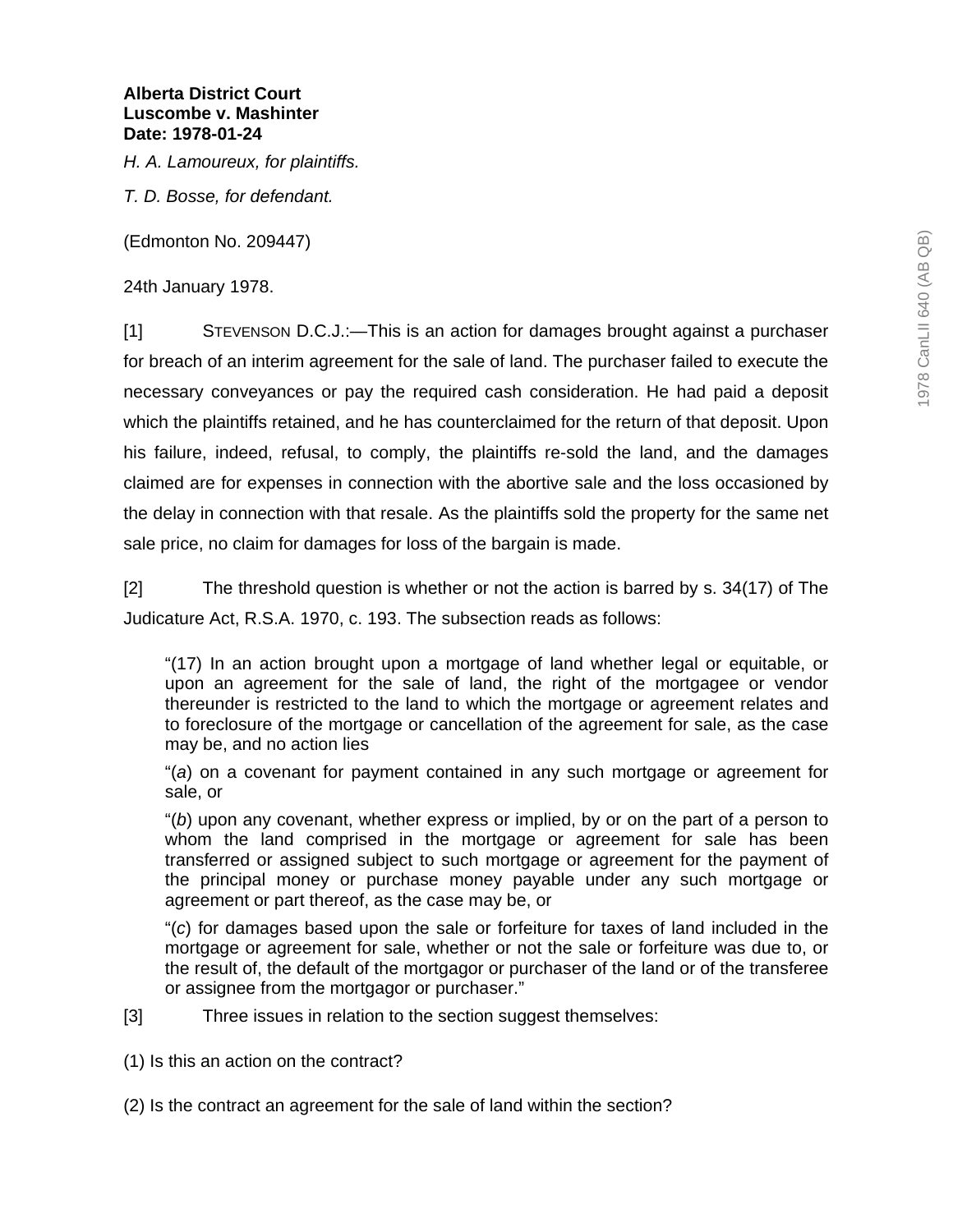(3) Does the section apply so as to bar anything more than an action on the covenant?

[4] The second question was raised and, I think, left open by *Greschuk v. Bison,* 1 Alta. L.R. (2d) 163, [1977] 2 W.W.R. 262 (C.A.). The third question was raised by Tavender D.C.J. in *Bell v. Robutka* (1964), 48 D.L.R. (2d) 755, and on appeal, 55 W.W.R. 367, 55 D.L.R. (2d) 436 (Alta.), was said by McDermid J.A. (dissenting in the result) to have been already decided by the decision of the Appellate Division in *Laboret v. Szabo* (1962), 39 W.W.R. 139, 35 D.L.R. (2d) 662 (Alta.).

[5] In this case the contract has clearly been repudiated and the plaintiff has, by his act of resale, accepted that repudiation. The precise effect of the acceptance of a repudiation is by no means clear. It is sometimes said that the contract is rescinded and it is sometimes said that it is terminated (as is discussed in Cote, An Introduction to the Law of Contract, p. 215).

[6] The terminological difficulty is illustrated in an analysis of the majority judgment in the *Robutka* decision, upon which the plaintiff relies. It is clear that on the facts of that case there was a repudiation and an acceptance of it. Mr. Bosse argues that the case was one of misrepresentation and the court was applying the equitable doctrine of rescission. His position appears strengthened by the fact that Porter J.A. in discussing an indemnity for expenses relied on a case which was indeed one of equitable rescission. In his dissent, McDermid J.A. characterized the claim as a claim for damages for breach of contract. That was what was pleaded. Porter J.A. acknowledged that it was pleaded but said that it was, in substance, an action for "indemnification", consequent upon a declaration of rescission.

[7] I am bound by the majority decision although I have considerable difficulty with the expressed reasoning in the light of *Moschi v. Lep Air Services Ltd.,* [1972] 2 W.L.R. 1175, [1972] 2 All E.R. 393 (H.L.), and *Highway Properties Ltd. v. Kelly, Douglas & Co.,* [1971] S.C.R. 562, [1972] 2 W.W.R. 28, 17 D.L.R. (3d) 710, to which I shall later refer. It is clear that it was not a case of equitable rescission for misrepresentation. The only misrepresentation that was made in that case was a representation that the purchaser would complete the transaction and therefore want possession on the date fixed for possession. That was after the contract was made and could not have induced it, nor was it a representation of fact, which would have led a court of equity to intervene. No other grounds for equitable rescission could be found in that case. The term "rescission" is also used by the House of Lords in *Moschi v. Lep Air Services Ltd.,* supra. The House of Lords in that case found that once there is an accepted repudiation all the obligations in the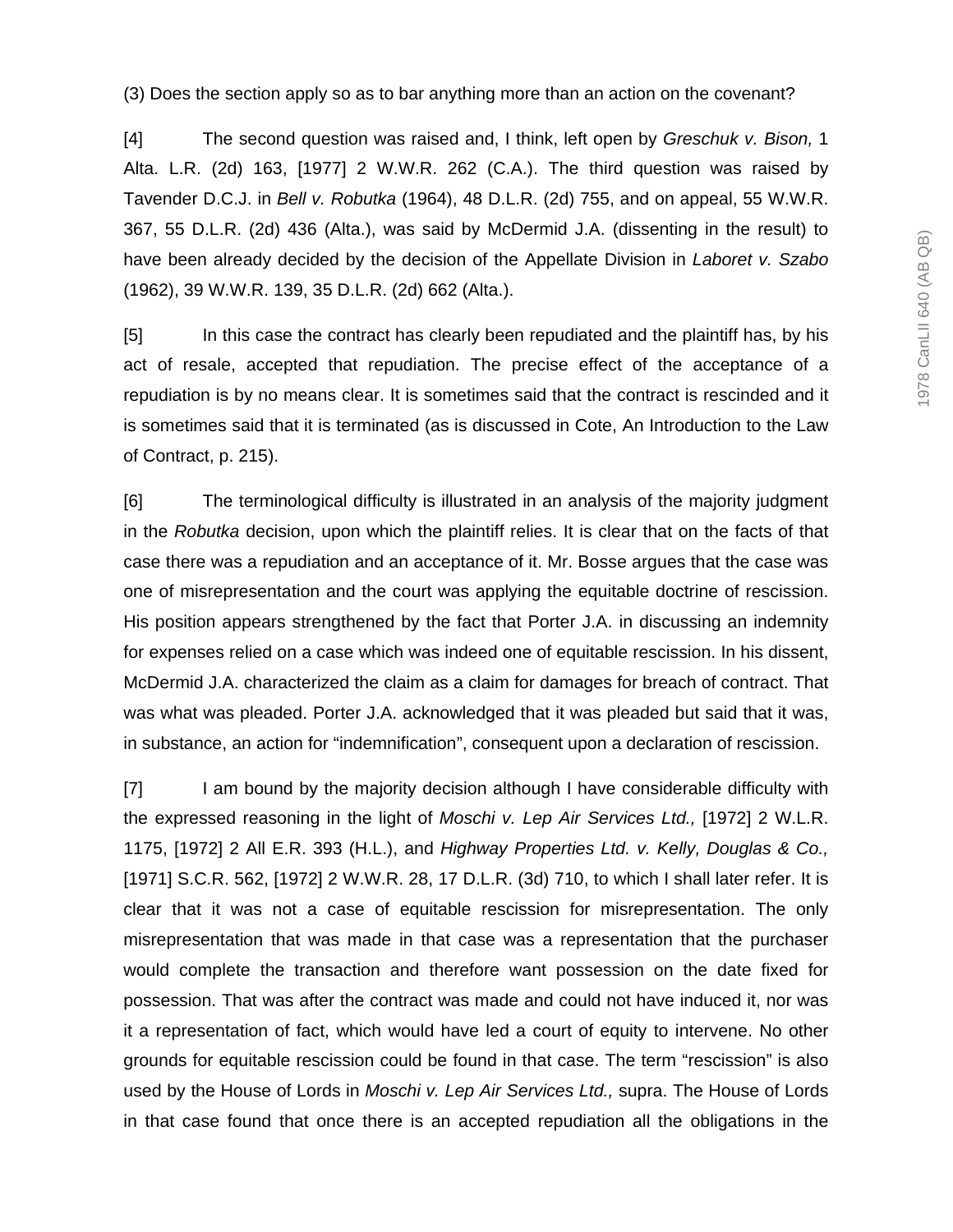contract come to an end and they are replaced, by operation of law, by an obligation to pay damages.

[8] Is the defendant entitled to a return of his deposit? In the *Robutka* case, supra, the court found that the contract was rescinded and awarded "indemnification". That sounds of retrospective cancellation and would seemingly entitle the defendant to the return of his deposit. But such is not the legal effect of an accepted repudiation as is made clear in *Highway Properties Ltd. v. Kelly, Douglas,* supra, where, at p. 35, Laskin J. (as he then was) said:

"(I agree with the opinion of such text-writers as Cheshire and Fifoot, The Law of Contract, 7th ed., 1969, p. 535, that it is misleading to speak of the result as rescission When there is no retrospective cancellation ab initio involved.) Termination in such circumstances does not preclude a right to damages for prospective loss as well as for accrued loss."

[9] There is therefore no cancellation, and no right to return of the deposit.

[10] If the obligation to pay damages arises outside the contract it cannot, in my view, be caught by s. 34(17). That is the clear result of a majority decision in the *Bobutka* case and, as is said by Martland J. in *Krook v. Yewchuk,* [1962] S.C.R. 535, 39 W.W.R. 13, 34 D.L.R. (2d) 676, as the section derogates from the common law it is not to be extended beyond its terms. I am of the view that the framers of of s. 34(17) were concerned primarily with the enforcement of the covenant, because the section talks in terms of specific performance, a remedy consistent with the affirmation of the contract.

[11] I note that the *Highway Properties* case may justify a reconsideration of the *Bobutka* decision insofar as it is based on a right of "indemnification" for "rescission". It appears preferable to speak of "damages" arising out of the obligation imposed by law on termination. In the case at bar it appears to me the result is the same regardless of the characterization. The plaintiff is entitled to damages, not in enforcement of the contract, but in pursuance of his right arising as a consequence of the contractual determination assessed with reference to the original obligations.

[12] I turn now to those damages. There is no claim for commission and I gather from the evidence that it was absorbed in the deposit. There is no claim for damages for loss of the bargain, and there was no such loss. Had the contract been performed, the plaintiff would have been quit of his costs of maintaining the property on 1st June. He moved promptly to mitigate the damages and effected a resale effective 1st July. I am satisfied that he is entitled to recover one month's taxes, the condominium fees, the utility